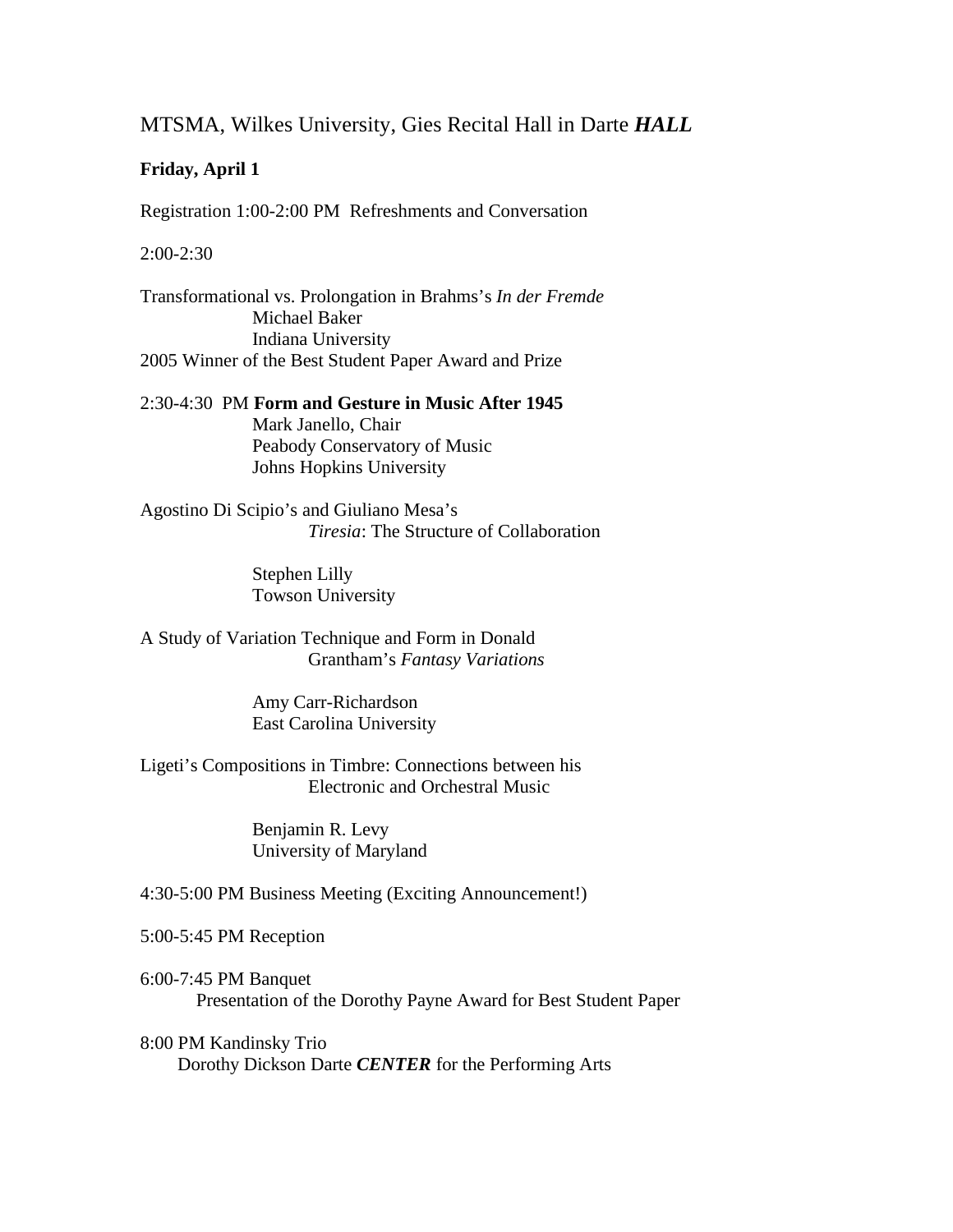## Gies Recital Hall in Darte *HALL*

#### **Saturday, April 2**

8:00 AM Registration

8:00-9:00 AM Continental Breakfast

9:00-10:30 AM **Debussy, Ravel and Messiaen** Valerie Nolan, Chair Rhodes College Evaluating Prolongation in Extended Tonality Robert T. Kelley Florida State University Messiaen's Birdsong Music: Birdsong Analysis and Its Musical Setting

> Martin Lee University of Buffalo

Temporality and Apotheosis in Debussy's Music Michael Klein Esther Boyer College of Music Temple University

10:30-11:00 AM Refreshments and Conversation

11:00-12:30 **Stravinsky and Webern** Mark Richardson, Chair East Carolina University

Symmetrical Properties of Rotational Arrays in Stravinsky's Late Music Paul Lombardi University of New Mexico

Transformational Harmony and Voice-Leading in the Canonic Writing of Stravinsky and Webern Lawrence B. Shuster CUNY-Graduate Center

"How one thing leads to another": The Notion of Process as Unity in Webern's Atonal Music Carolyn Mullin University of Oregon

12:30-1:30 Luncheon